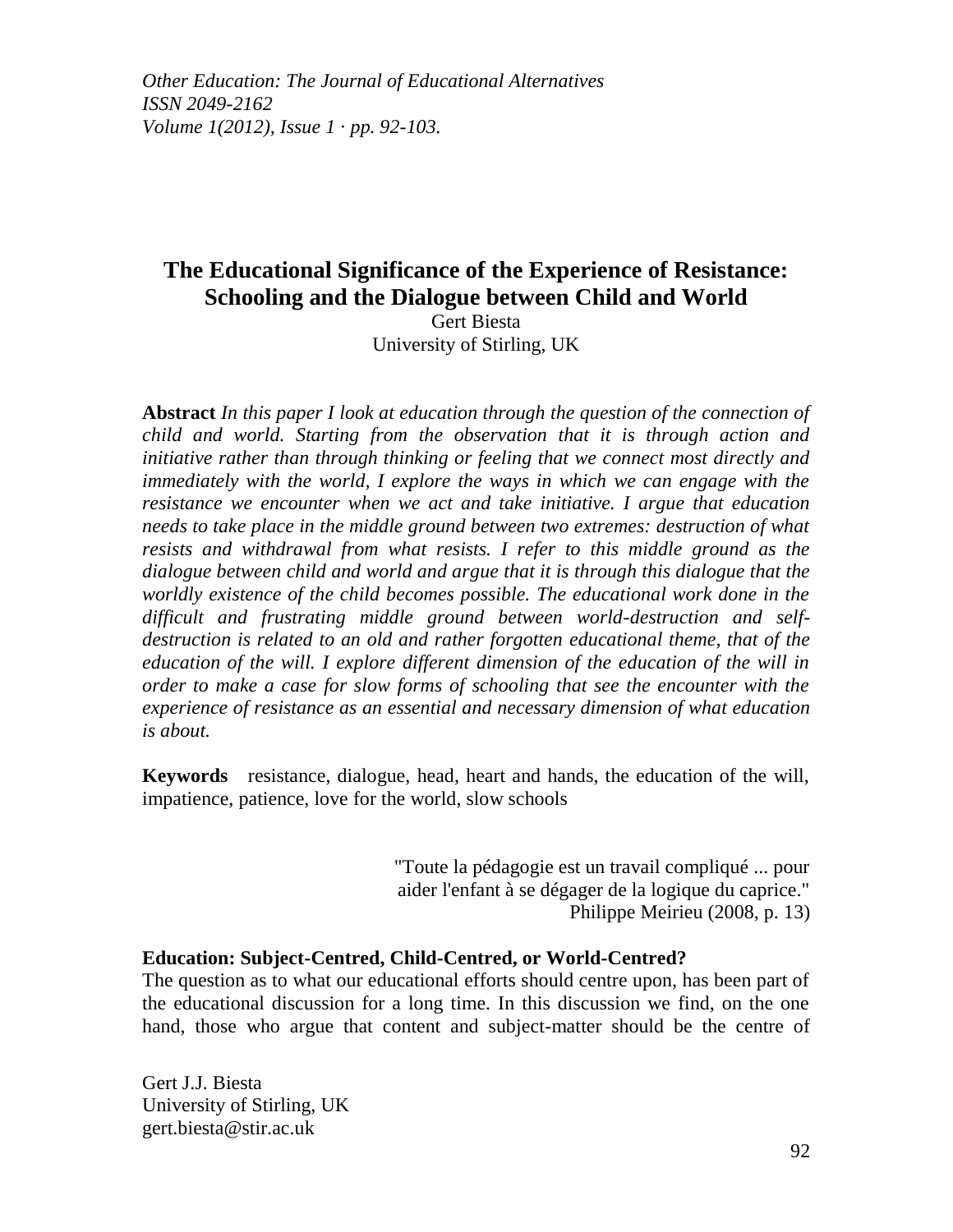education. On the other hand, and in response to this, we find those who argue that the child should be at the centre. Seen from a historical perspective the educational pendulum seems to swing back and forth between (arguments for) subject-centred education and (arguments for) child-centred education, and many of the great educational thinkers of modern times – such as Erasmus, Comenius, Locke, Rousseau, Kant, Pestalozzi, Herbart and Froebel – can be said to occupy a position somewhere on this spectrum. Over the years subject-centred and child-centred education have also become entangled with particular political ideologies, in that an argument for subject-matter is often depicted as "conservative" and an argument for the child often as "progressive." This is unfortunate, not only because it tends to put all hope for progress on the shoulders of the child, but also because it gives questions about content and subject-matter too much of a conservative taint. In fact, both subject-centred and child-centred education are uneducational extremes (see also Oelkers, 1996), something which was recognised by John Dewey when, early on in his career, he argued that the "problem of all education is to *co-ordinate* the psychological and the social factors" (Dewey, 1895, p. 224; emph. added).

To think of education in terms of co-ordination, focuses the attention on the question of the *connection* between child<sup>1</sup> and world, rather than on either the child or the world. Of course, the question of connection can still be understood entirely in terms of subject-matter, that is as the question how we can put as much "world" as possible into the child. From the side of the child the question of co-ordination then becomes an entirely technical one, that is, of adjusting the child so that it can "absorb" or "take in" as much world as possible. (I will return to the question of adjustment below.) But we can articulate the educational interest in connection also differently, that is as the question how we, (in our role) as educators, can help the child to connect with the world or, as I have put it elsewhere (Biesta, 2006; see also Winter, 2011), how education can contribute to the ways in which the child can "come into the world." Here the educational "task" as seen from the side of the child is one of *engagement* with the world.

In this paper I aim to explore in more detail how we can understand the dynamics and complexities of such engagement, also in order to ask what kind of educational "work" can be done and needs to be done in relation to this. While I focus on the question of engagement, I do not wish to suggest that this is all that

 $\overline{\phantom{a}}$ 

<sup>&</sup>lt;sup>1</sup> Throughout this paper I will mostly make use of the notion of the "child" to explore the complexities of educational processes and practices. In some places I will refer in more general terms to the "self" – so that the dialogue of child and world is a particular instance of the more general dialogue of self and world – and in some places I will refer to the notion of the "student" rather than the "child." When the child figures in my argument it is not so much as a natural "given" but rather as a way in which the self appears in educational relationships. Whereas the word "student" expresses this more adequately (see also Biesta, 2010b), this word usually refers only to an older age group (either those in secondary schools or, more frequently, those in colleges and universities). The word "child" should thus be understood in a relational sense and covering a rather broad age range.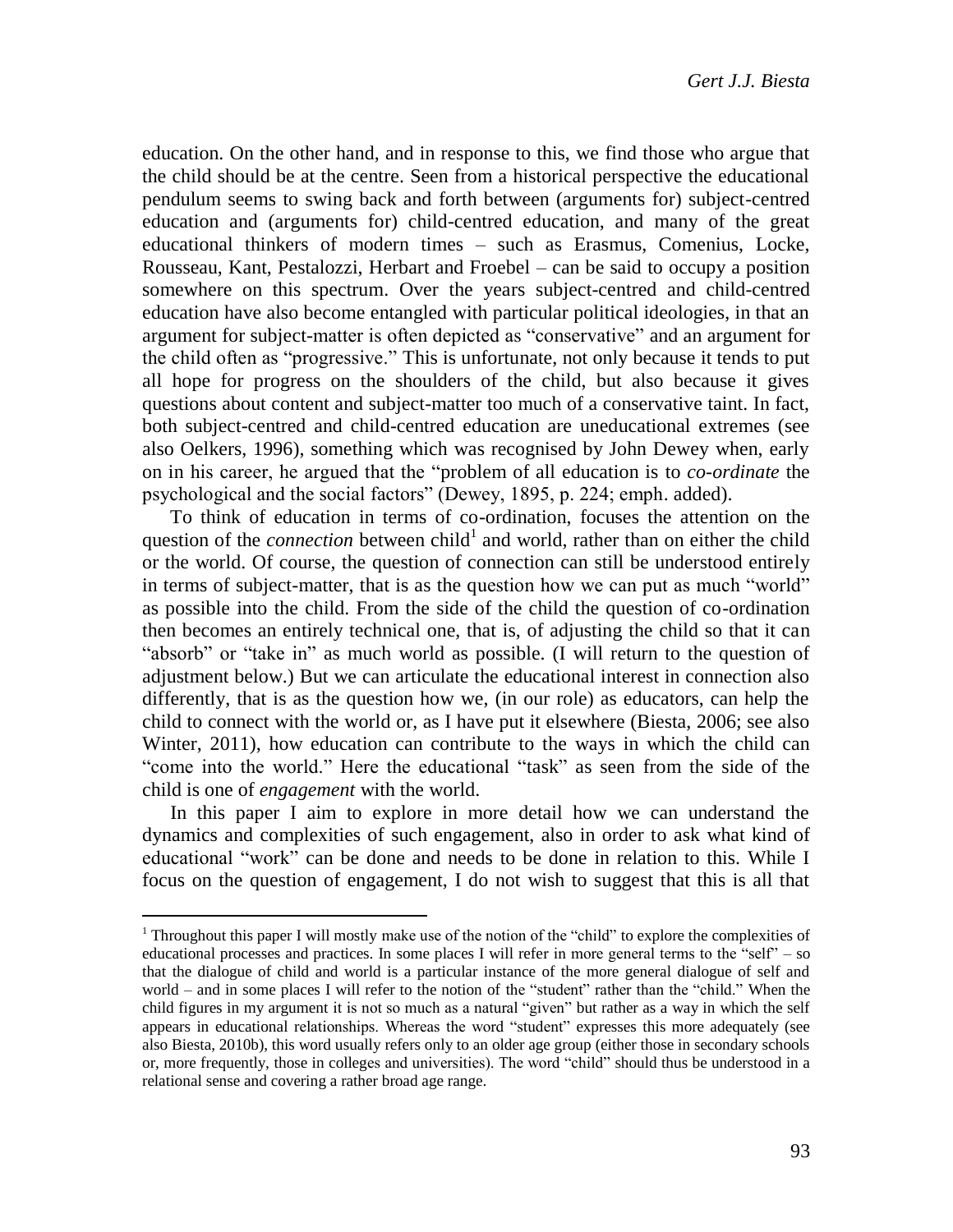education is about. In this regard I agree with Philippe Meirieu (2008, p. 91) when he describes the educational challenge as the double task of engagement *with* and emancipation *from* the world. The task, in other words, is to engage with the world as a subject of action and responsibility and not as an object merely subjected to the world. My paper is motivated by the question to what extent we are (still) able and willing to engage with the world, and stems from a concern that the desire to be in and engage with the world, to lead a worldly rather than a private life, may be waning. My explorations centre on the theme of "resistance" in order to arrive at an argument for a conception of education which is neither child-centred nor subjectcentred but thoroughly world-centred, that is, centred on our worldly existence, that is, our existence *in*, *with* and *for* the world.

# **Head, Heart and Hands**

While much education nowadays tends to focus on cognition, thought and the intellect, our head, the domain of knowing and thinking, is only one of the ways in which we can establish a connection with the world. In fact there are three qualitatively different "channels" through which can connect with the world, that is, through knowledge, feelings and actions or, in more active terms, through knowing, feeling and acting. To look at the question of connection in this way brings us back to the old educational adage of "head, heart and hands" (Pestalozzi). When we use our head to think and gain knowledge about the world we might say that we connect at a distance. After all, the world here "appears" as an object of thought and knowledge – an object that is first and foremost located "out there." Something similar can be said about the domain of the heart, the domain of feeling (albeit that I will look again at this below), in that the feelings we have about the world in a sense also keep us at a certain distance from the world. When we have feelings *about* the world we could say that the world "appears" as an object of our feelings. This is different, however, when we look at the domain of the hands, the domain of action and initiative. Here we might say that the connection is literally immediate, in that it is neither mediated by (our) thoughts nor by (our) feelings. The domain of the hands, the domain of action and initiative, is therefore a very special domain, because it offers us a particular kind of "access" to and connection with the world. Yet it is not only special in the particular way in which it "connects" – direct rather than mediated – but also in the way in which it gives us access to an experience that in my view is of fundamental educational significance. This has to do with the fact that when we act, when we take initiative, we will, sooner or later, at some point and in some way encounter *resistance*.

# **Encountering the Experience of Resistance**

The first thing that the experience of resistance teaches us is that the world we live and act in – and this includes both the material world and the social world – is not a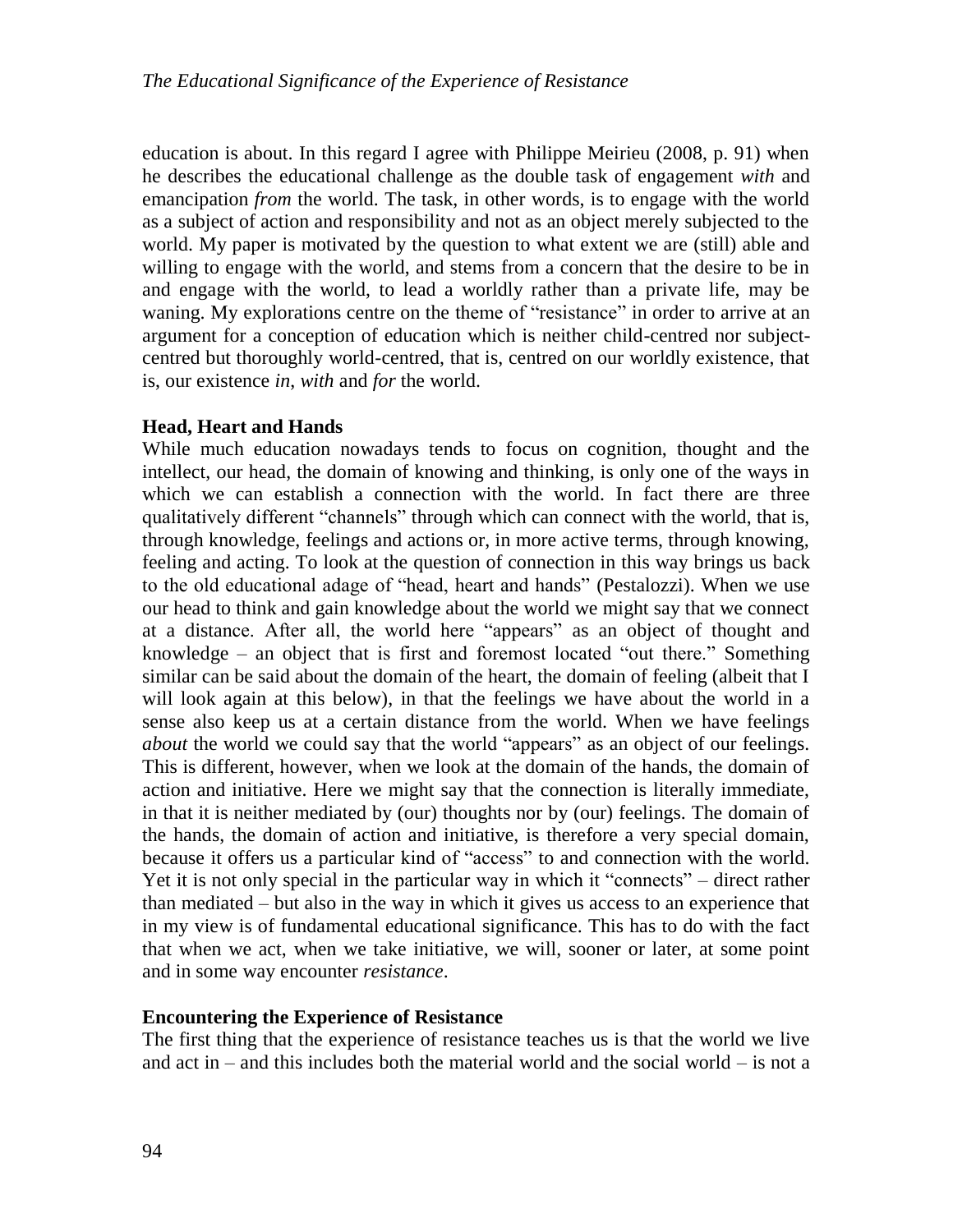projection of our mind but has an existence of its own. This means that it is fundamentally *other*. This experience – about which psychoanalysis has important things to say (see, for example. Mahler, Pine & Bergman,  $1975$ ) – is, in a sense, a difficult and frustrating experience, or it can be so, because it signifies that there is something "in our way," so to speak. This raises the question how we might respond to and engage with the experience of resistance. I can see three different options.

One is to try to overcome what resists or what offers us resistance. Here we try to impose our will upon the world and while, in a certain sense, this is what happens when we act and take initiative, the risk is that we end up doing violence to the very "thing" that resists, so that ultimately, at the very end of the spectrum, this response leads to a destruction of the object of resistance – either literally or in the form of a denial of the otherness and strangeness of what we encounter. The other option, which is located at the opposite end of the spectrum, is to shy away from what resists or offers us resistance. It is to withdraw ourselves from what is strange and other; it is not to engage with it, not to connect. If the first response ultimately results in a destruction of the world and thus in a destruction of the very conditions under which the self can come into the world, the second response ultimately results in a destruction of the self as the withdrawal from the world means that the self will not come into the world, will not be able to exist in a worldly way.

The challenge therefore – and this is the third option – is to stay in the frustrating "middle ground" between the two extremes of world-destruction and self-destruction. I refer to this middle ground as "frustrating" because in this middle ground we need to engage with what resists, rather than destroy it or withdraw ourselves from it. We need to come to terms with what resists rather than take an "easy" way (world-destruction or self-destruction). If education has an interest in the ways in which the self can come into the world, then the middle ground between world-destruction and self-destruction is truly an educational space.

#### **Schooling and the Dialogue between Child and World**

I wish to refer to this educational "space" as a *dialogical* space and therefore to education as a dialogue between child and world (or, in more general terms, a dialogue between self and world). To invoke the idea of "dialogue" in this context is not meant to suggest that education should proceed in some kind of conversational form, that is, as a dialogue between students or between students and their teachers – for such a conception of dialogical or "dialogic" education see, for example, Alexander (2001) or Wegerif (2007). It is rather to suggest that the encounter between child and world, between the child and that which offers resistance, should be understood in dialogical terms, that is, as an encounter between two "parties" where the aim is to justice to *both* parties. A dialogue is, in this respect, fundamentally different from a contest, as the orientation of a contest is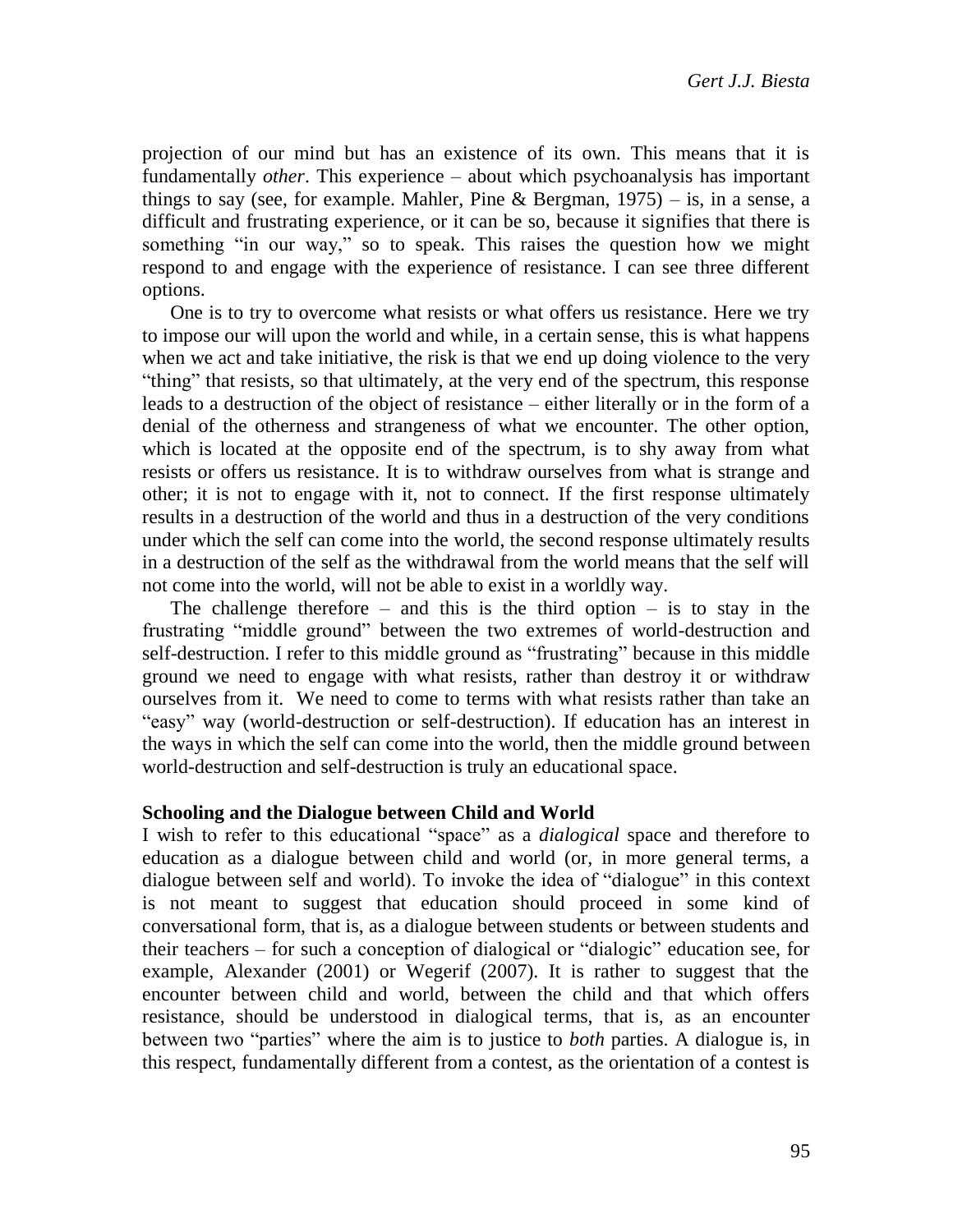for one of the parties to win and hence for the other party or parties to lose. The difference between a dialogue and contest also makes clear that whereas a contest at some point reaches an end, a dialogue is an ongoing process and an ongoing challenge, also because the question whether justice is done to all parties involved poses itself again and again. The challenge for education, therefore, is to stay in (the) dialogue and to acknowledge that the difficulty of staying in this place is an essential dimension of what it means to engage *with* and exist *in* the world.

If we look at education in these terms, then a number of educational "tasks" follow. The first – which we could see as the question of *curriculum* – is the task to give form to the dialogue, that is, to make the dialogue, the encounter with what resists, concrete. This partly has to do with the question which curricular domains might be particularly suited for the "staging" of the dialogue between child and world.<sup>2</sup> But perhaps more importantly it raises a question for all curricular domains – and for the organisation of school life more generally – with regard to the possibilities for children to encounter the world as an object of resistance and to engage with the experience of resistance in a dialogical way, rather than respond with destruction or withdrawal. This is related to a second task – which we could see as the question of *pedagogy* – which has to do with making the encounter between child and world possible, that is, of leading the child to the world, so to speak, and bringing the world to the child. A further task – and perhaps we could characterise this as a fundamental educational responsibility  $-$  is to present (the encounter with the experience of) resistance as positive and important, that is, as something that is real and essential, rather than that it is an inconvenience. And a final task is to help the child to stay in the difficult and frustrating middle ground, so that they can endure the frustration and engage with the difficulty and "work through" the experience of resistance rather than shying away from it.

If it makes sense to think of education as the dialogue between child and world and, more specifically, as a dialogical encounter with (the experience of) resistance, then there is also the question whether there is still a place for such encounters in our schools. With regard to this question I would like to make three observations.

 $\overline{a}$ 

<sup>&</sup>lt;sup>2</sup> I am particularly interested in the question whether art offers specific possibilities here, and I hope to return to this question in a future publication. At this stage I just wish to make two brief points. One is that I am less interested in the question whether art could become the "location" of the educational encounter with resistance and more in the question whether a particular artistic (rather than aesthetic) might could inform, inspire and perhaps permeate the whole curriculum and the whole educational endeavour. The second point is that I consider it of crucial importance to make a distinction between art and creativity. Where creativity tends to focus on the development of individual capacities and in this sense can be characterised as child-centred, art can – and in my view ought to be understood – as a thoroughly worldly phenomenon, a phenomenon in which precisely the difficult encounter of self and world can occur as an encounter in which the world appears as something different and other, as something that exists in itself rather than that it is just an object for us to master. Art, in this sense, can only be understood as confrontation (see Mäkikoskela, 2012).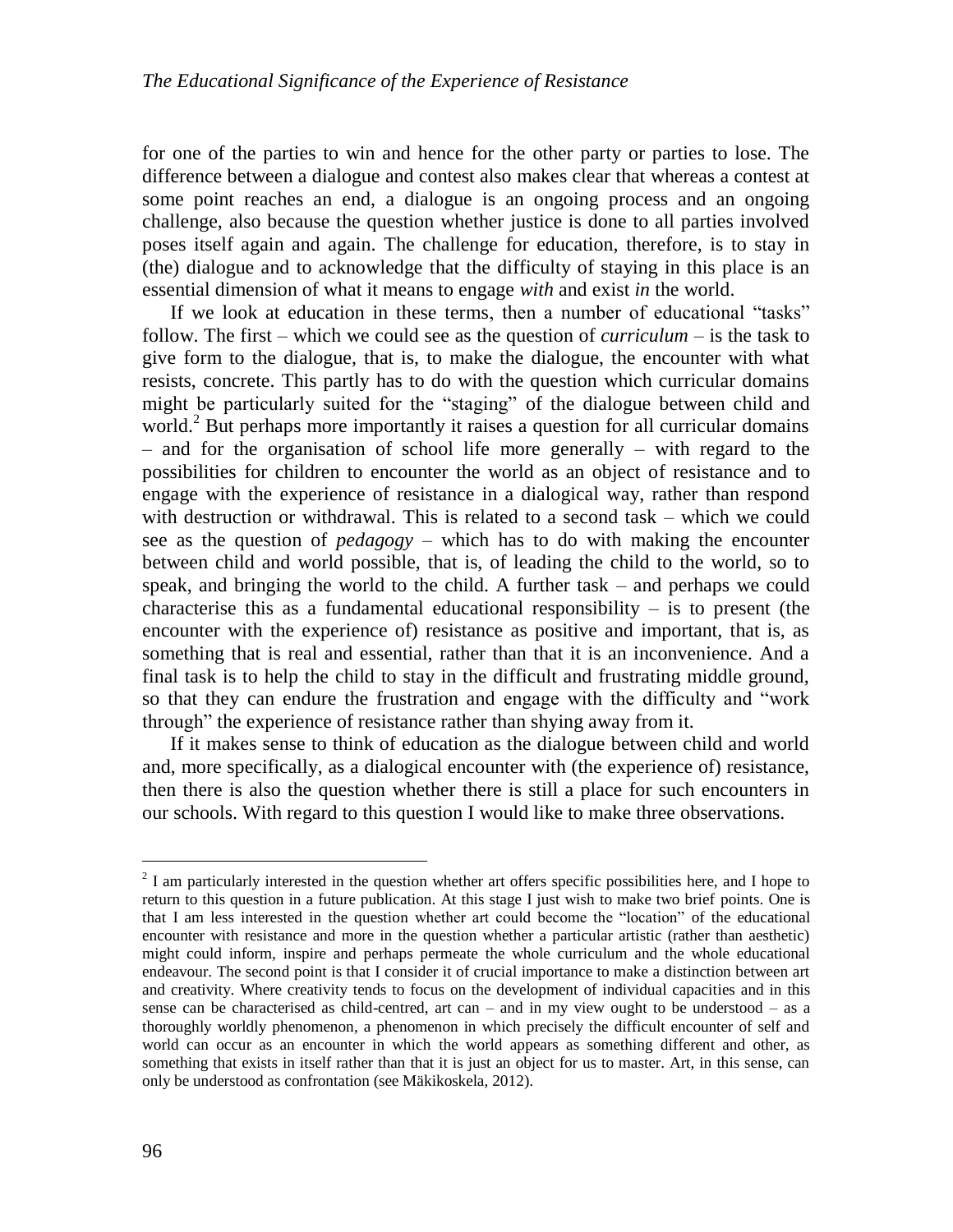### **Resistance from the Perspective of the Teacher**

The first point to make is that the encounter with the experience of resistance is not only of fundamental importance from the point of view of the child or student, but also from the perspective of the teacher or educator. Here we might say that the educational "work" only really begins with the experience of resistance. It is after all only when children or students resist that they appear as subjects in the educational relationship rather than as (willing) objects of educational interventions. Another way of putting it is to say that without resistance education is nothing more than the monologue of the teacher (which also means that without a teacher education becomes a monologue of the student – which is one of the reasons why the language of learning is inadequate as an educational language; see Biesta, 2006; 2010a).

#### **The Education of the Will**

 $\overline{\phantom{a}}$ 

The question of resistance and its educational significance brings us back to a rather old and largely forgotten educational theme, namely that of the education of the will.<sup>3</sup> If the head represents the domain of thought and knowledge, and if the heart represents the domain of feeling, then the hands can be seen as representing the domain of the will, that is, the domain from which our initiatives and actions emerge – which suggests that, in a sense, it is even the domain from which the self emerges.<sup>4</sup> Looking at the engagement with the experience of resistance in this way, we can see that if we put too much will into and onto the world – if we impose our will upon the world, as I have formulated it above – we ultimately end up destroying the very thing that resists, and thus end up in world-destruction. If, on the other hand, we withdraw from the world, that is, if we do not to take initiative and do not act – if there is too little "will," so we might say – we do not come into the world, we do not achieve worldly existence. To stay in the middle ground between the two extremes of world-destruction and self-destruction is therefore precisely a process of the education of the will, in that the aim is to have "enough"  $will$  – not too little and not too much – in order to maintain a dialogical relationship

 $3$  While the question of the education of the will was a rather common topic in the educational literature at the end of the 19<sup>th</sup> and the beginning of the 20<sup>th</sup> century – see, for example, Hall (1882); Payot (1911) – it has gradually disappeared from the educational discussion (one of the few recent papers on the topic is Sockett 1988). Nowadays Steiner education is one of the few school concepts in which the educational of the will is still being discussed and given attention (see, for example, Mitchell & Livingston 2010).

<sup>4</sup> There is of course a deeper and more detailed discussion to be had about the idea of the will and its location. By locating the will in the domain of the hands – the domain of action and initiative  $-1$  am suggesting that the will should first and foremost be understood as an active and agentic "force." While thinking and feeling play a role in our actions and initiatives, they are not in themselves the forces that "spur" us into action. They are rather "forces" that "transform" and "support" our actions and initiatives. I say more about this below.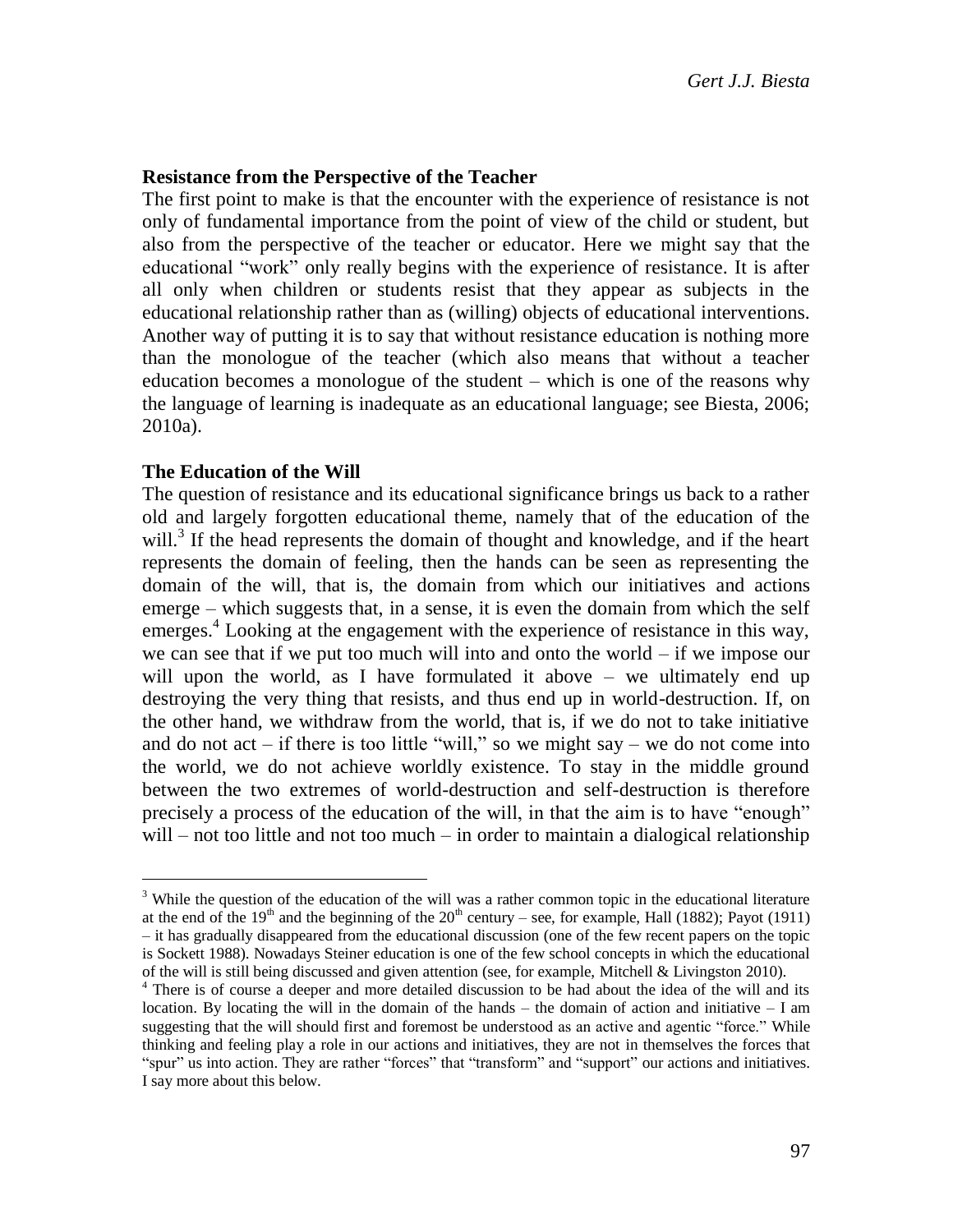between self and world. To refer to this as the education of the will means that we are aiming to make our will into a force that can support our existence in the world, rather than that it operates as a force that destroys the world or as a force that destroys the (conditions for the worldly existence of the) self. The willpower that emerges from the education of the will is therefore not to be understood as a brute force, but precisely the ability to stay in this middle ground and to endure the difficulty and frustration that comes with being in that position. All this suggests that the education of the will is a question of patience and perseverance, a process that needs time and attention. There is, in other words, no quick fix where it concerns the encounter with resistance and the ability to be "in dialogue" with the world, with what is other and different.

One aspect of the English curriculum for secondary schools is working with so called "resistant materials" such as metal, wood and stone. Such work – which can both take place within the context of design education or art education – provides an excellent example of what it means to engage with the experience of resistance (and therefore provides important opportunities for the education of the will), not only because working with such materials can be a frustrating and difficult experience, but also because if one manages to work with such materials in a successful way, one will experience what it means to establish a dialogical relationship between oneself and what is other  $-$  a process in which one will not only find out many things about the materials one is working with, but also about one's own ability to establish and maintain a dialogue, to work through the frustration, to work with the material rather than against it, and so on. While working with resistant materials is one way in which the education of the will can be given form, much can also be gained from working with the experience of social resistance, that is, from encountering and engaging with the resistance posed by other human beings. Here we can think, for example, of the potential of drama education or group work in the context of art projects (see also Lawy, et al. 2010).

To say that the education of the will occurs in the domain of the hands – the domain of action and initiative – is not to suggest that thinking and feeling have no role to play. In this context I first of all wish to emphasise the importance of the difference between feeling *about* the world and feeling *for* the world. Whereas the first, as mentioned above, is about having one's own feelings and thus is a gesture that refers "back" to the self, so to speak, the second is a gesture that reaches out to the world. Feeling *for* the world means having enthusiasm for and being enthused by the world, where there is a desire to engage with the world – both the material and the social world. It is what Hannah Arendt, in the context of a discussion about education, referred to as a *love for the world* (see Arendt, 1977, p. 196). Similarly, whereas we can think of the domain of the head, the domain of knowledge and thought, as a connection at a distance where we try to extract knowledge from the world and where the world thus appears as a object of our knowledge, we can also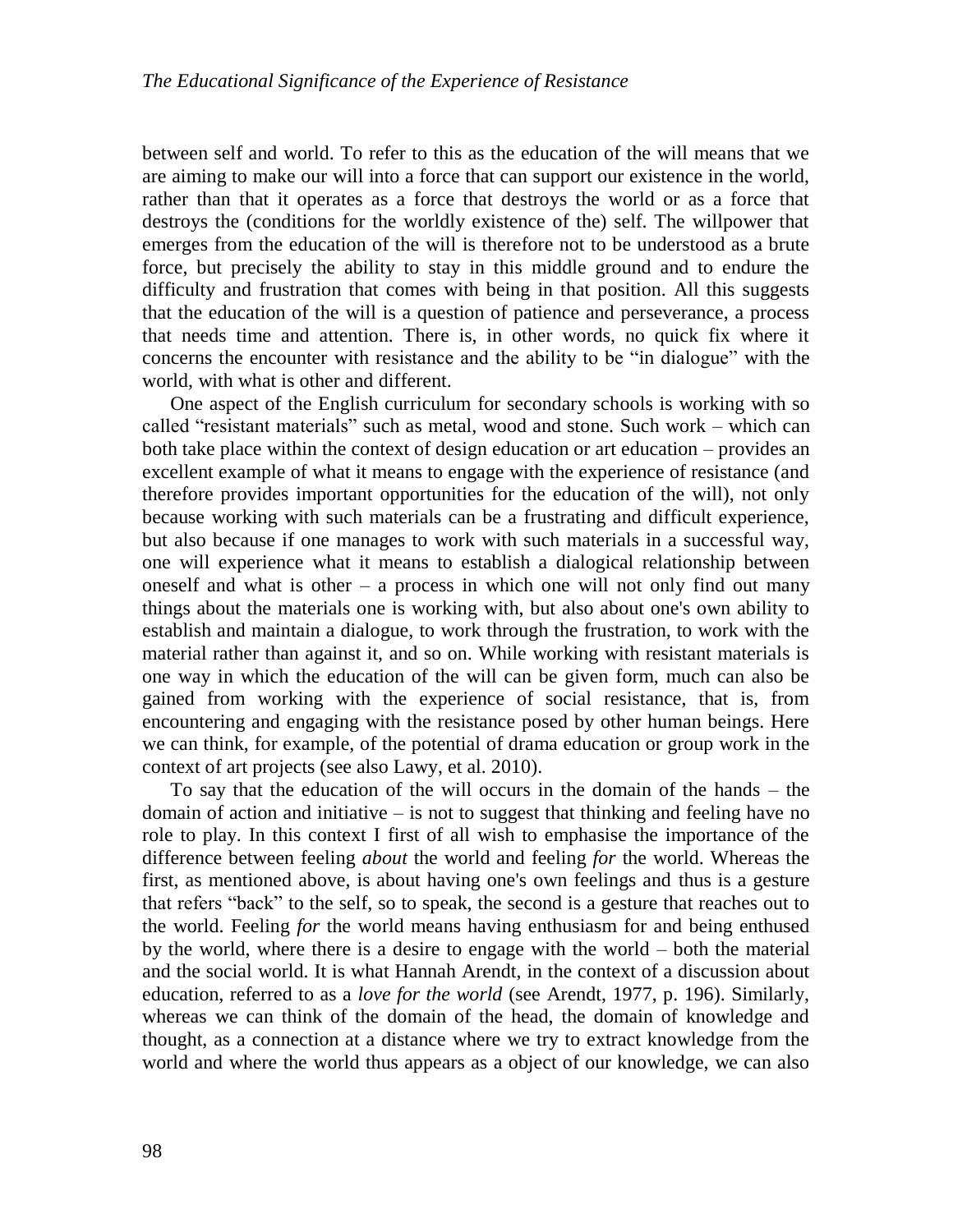conceive of this domain in terms of giving careful attention to the world so that the world can appear in its otherness. Here knowing is not a matter of mastery and control, but becomes a matter of *aletheia* – that is of "disclosure" or "unconcealment" (see Heidegger, 1998).

#### **The Impatience of Society**

 $\overline{a}$ 

If, so far, I have focused on the question how at an individual level we might engage with the experience of resistance, I wish, to conclude my observations, to look briefly at the question how modern society engages with and responds to the experience of resistance. Questions that arise here are, for example, how much patience modern society has and how strong its desire for dialogue is, that is, to what extent it prefers dialogue over destruction or withdrawal. These are, of course, big and complex cultural "themes." One way in which we can make these issues more concrete is to look at the way in which society – either in the more general sense of, say, public opinion, or in the more concrete sense of policies and politics – looks at and engages with education. What, so we might say, does society want from the school? What do politicians want from the school? And how do they look at the school more generally?

I am inclined to argue that what we find here is predominantly an impatient look. Not only do we find a desire to put as much world as possible into the child or student. We also find a desire to do this as quickly and cheaply as possible, to constantly monitor and measure the effectiveness and efficiency of the operation, to make teachers' salaries dependent on the extent to which they succeed in producing pre-specified "learning outcomes." And we see it in the use of medication to make children ready for the smooth operations of the educational system, that is, to adjust them to the requirements of the system rather than to acknowledge that the first interest of the educational system should actually be in the children they are supposed to educate. It can even lead to a situation where any resistance by children or students can only be perceived in terms of learning difficulties that require "treatment" and not as a sign of their emerging subjectivity.<sup>5</sup>

The impatience of society vis-à-vis the school is therefore a sign of society's inability to give a place to the fundamental complexity and openness of all educational processes and practices, that is, to the fact that all education always and necessarily entails a *risk* (see Biesta, in press). The desire to think of educational improvement as a trajectory towards the creation of a perfect school, a school which

 $<sup>5</sup>$  This is not to suggest that learning difficulties may not exist, but it is to warn against the tendency to</sup> see any manifestation of maladjustment as a learning difficulty and to be open to the fact that such maladjustment can also be evidence of the (emerging) subjectivity of the child or student. This also suggest that "educational difficulty" might be a much better rubric than "learning difficulty," as it locates the (perceived) difficulty in the relationships between the education system and the individual, rather than that it places it entirely inside the individual.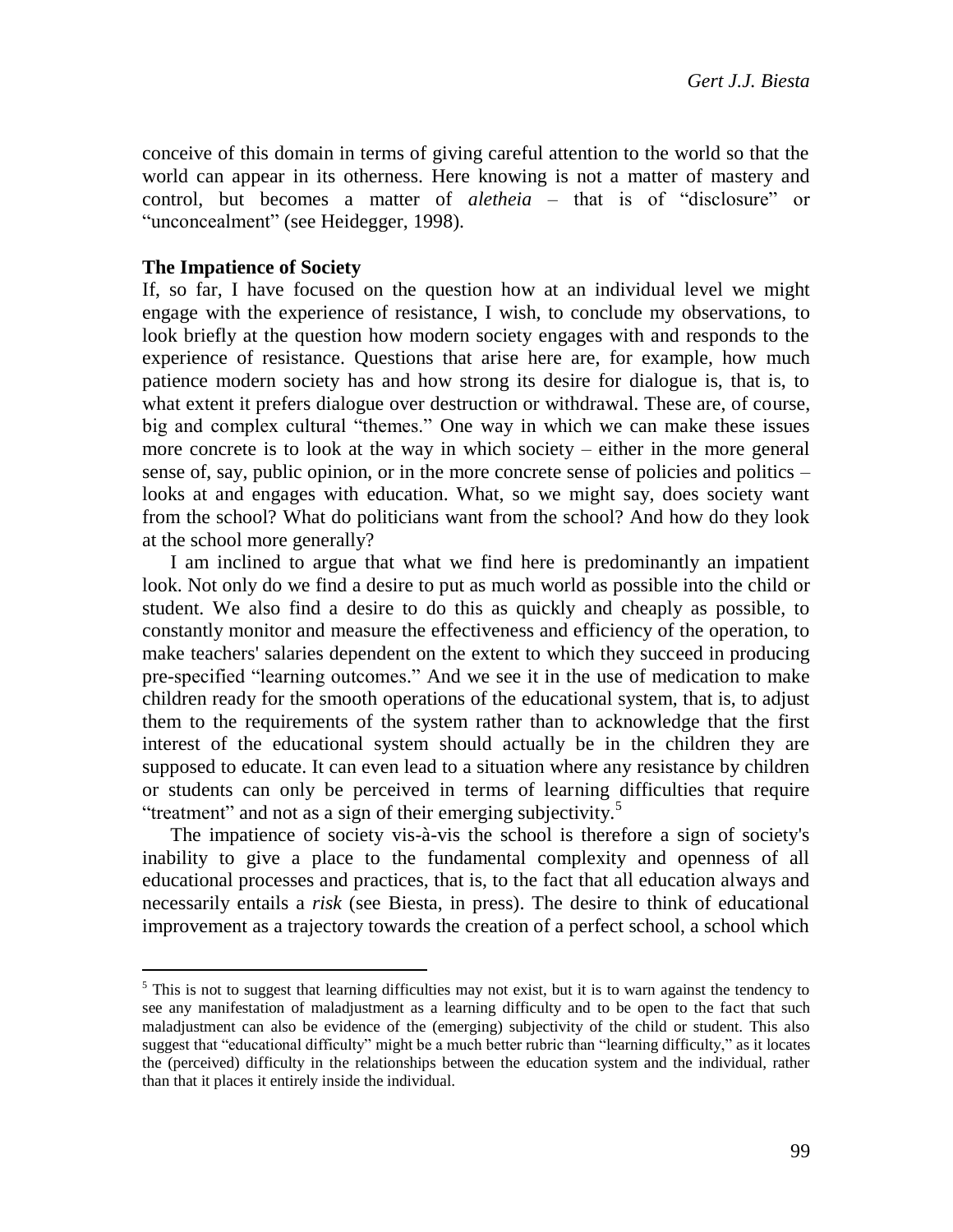is totally predictable, totally transparent and totally effective in its ambition to produce certain "outcomes" – be they formulated in terms of knowledge, skills and dispositions or in terms of capacities and identities (see also Priestley & Biesta in press) – is therefore a dangerous desire. The reason for this is that it ultimately eradicates the very "imperfection" that makes education educational (if, that is, the educational interest is seen as orientated towards the emergence of human subjects rather than the production of inhuman objects).

Just as a dialogue is not a contest but a way of engagement that aims to do justice to all involved, it is crucial to see that the school – and schooling more generally – is not a contest either. Education is too important to be approached in terms of winners and losers, which is why the ongoing desire for league tables, for the identification of who is better and who is best, who is the winner and who is the loser, is based on a fundamental misunderstanding of what education is and should be "about."

#### **Slow Schools: Closed towards Society and Open towards the World**

In this paper I have looked at education through the question of the connection of child and world. I have argued that this connection can occur in three qualitatively different ways, that is, through knowing, feeling or acting – which I have connected to the old adage of the education of head, heart and hands. Starting from the observation that it is at the level of acting and initiative, the domain of the hands, that we connect most directly and immediately, I have explored the different ways in which we can engage with the experience of resistance – the resistance of the material world and the resistance of the social world – that at some point we will inevitably encounter.

I have pointed at two extremes, that of *world-destruction* and *self-destruction*, in order to argue that the educational space is located in the *middle ground* between these extremes; a middle ground where we neither impose our will on to what resists, nor withdraw from it, but aim to establish a dialogue between ourselves in the world, so that our worldly existence becomes possible at the very same time that the world becomes possible. This means that in the dialogue of child and world both the existence of the child and the existence of the world are "at stake," and this is one reason for suggesting that our educational efforts should be world-centred, rather than child-centred or subject-centred.

I have emphasised that for our worldly existence to be possible we need to engage with and "work through" the frustration of staying in the educational middle ground. This requires time and attention, endurance and perseverance, and a more general appreciation of the fact that the difficulty of education is a worthwhile and, so we might say, *necessary* difficulty. As there are no quick fixes in achieving a dialogical relationship between self and world this suggests that there is a need to slow education down rather than to speed it up towards ever greater "perfection."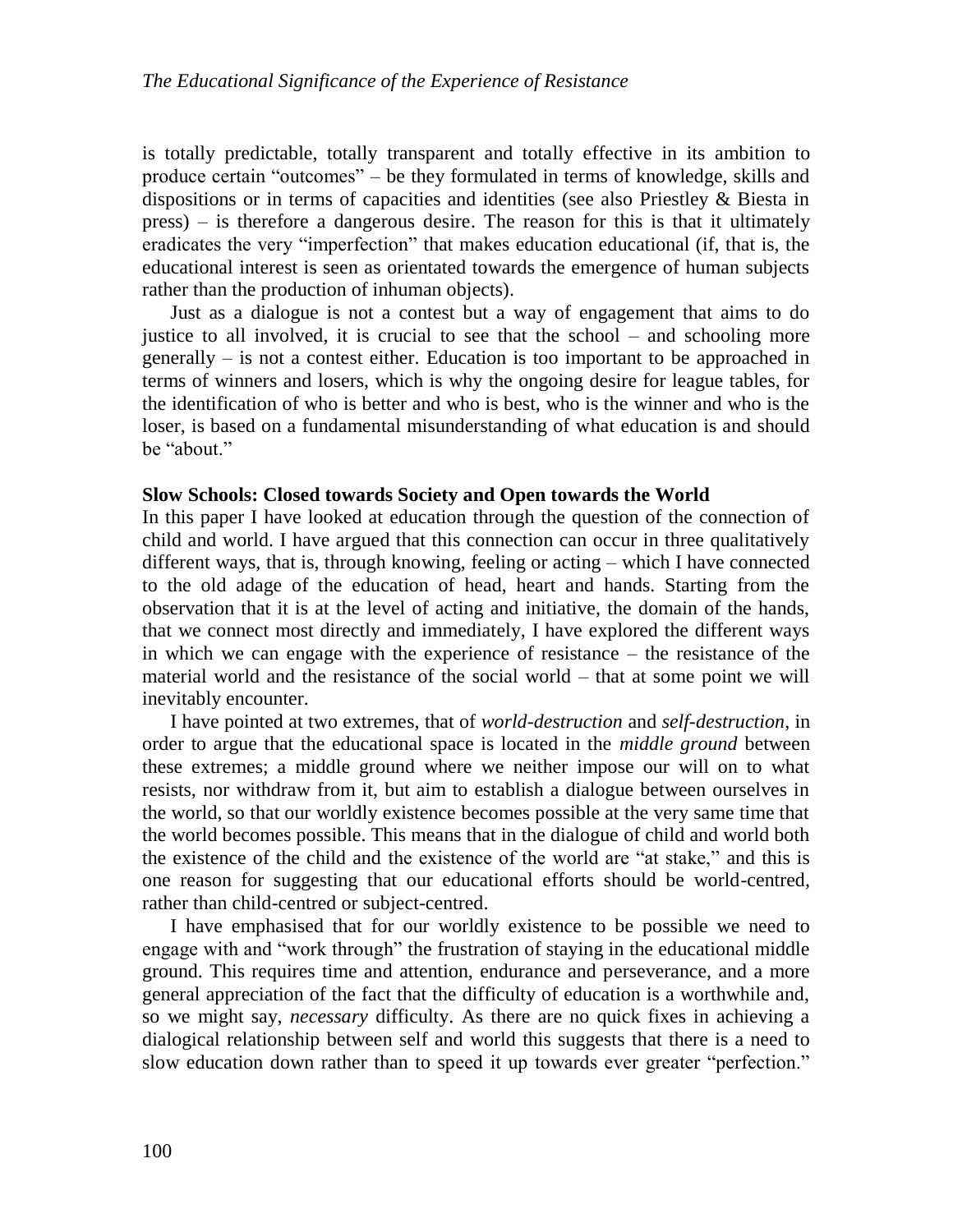That is why I wish to underscore the need for slowing education down so that schooling can become slow (see, for example. Holt, 2002; Meirieu, 2008).

A slow school, so I wish to suggest, is a school that takes the educational significance of the experience of resistance seriously in that it understands that it is through engagement with the experience of resistance that our worldly existence in the world and thus the existence of the world itself become possible. A slow school thus needs to give resistance a place, which also means that it needs to resist the all too simple demands for personalisation, flexibility and a customer orientation if such demands are aimed at taking the essential difficulty out of the educational process. It also suggests that there is a need for the school itself to resist (see Meirieu, 2008), that is, to not simply be a function or instrument of society. One important reason for this is that "society" never exists in the abstract but always in a particular manifestation or hegemony, where the interests of some are served better than the interests of others. This suggests that each time the school is called upon to "serve" society, the school at least needs to ask which society or whose society it is actually supposed to serve – which ultimately is the democratic question schools should have a voice in.

What emerges from this is an image of the school as closed towards society but open towards the world – and this is another dimension of what I have in mind with the idea of world-centred education. Such an image of the school brings us back to the root-meaning of the word "school," as the Greek word σχολή (schole) originally meant "free time" or "leisure time," that is time *not* determined by external agendas or demands from society. It is a time where such demands are suspended so that the dialogue between child and world can come into existence in order for the child and the world themselves to come into existence.

#### **References**

- Alexander, R. (2001). *Culture and pedagogy: International comparisons in primary education.* Oxford: Blackwell.
- Arendt, H. (1977). *Between past and future: Eight exercises in political thought.* Harmondsworth: Penguin Books.
- Biesta, G.J.J. (2006). *Beyond learning. Democratic education for a human future.* Boulder, CO.: Paradigm Publishers.
- Biesta, G.J.J. (2010a). *Good education in an age of measurement: Ethics, politics, democracy.* Boulder, CO: Paradigm Publishers.
- Biesta, G.J.J. (2010b). Learner, student, speaker. Why it matters how we call those we teach. *Educational Philosophy and Theory, 42*(4), 540-552.
- Biesta. G.J.J. (in press). *The beautiful risk of education.* Boulder, CO: Paradigm Publishers.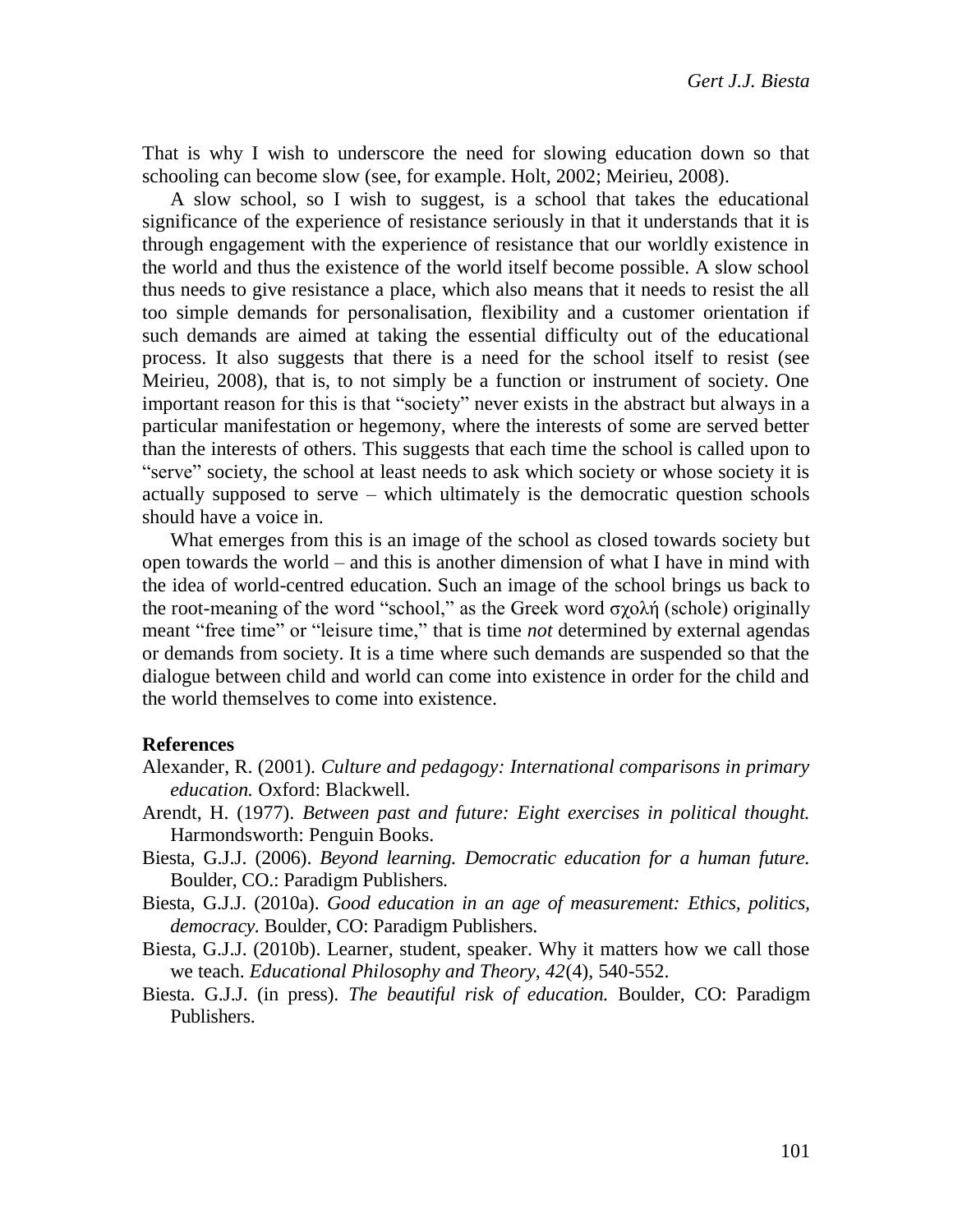- Dewey, J. (1895). *Plan of organization of the university primary school.* In J.A. Boydston (Ed.), *John Dewey, The Early Works, 1882-1898. Volume* 5 (pp. 224- 243). Carbondale & Edwardsville: Southern Illinois University Press.
- Hall, G.S. (1882). The education of the will. *The Princeton Review 10*(2), 306-325.
- Heidegger, M. (1998). On the essence of ftruth. In M. Heidegger, *Pathmarks* (pp. 136-154). Cambridge: Cambridge University Press.
- Holt, M. (2002). It's time to start the slow school movement. *Phi Delta Kappan, 84*(4), 264-271.
- Lawy, R., Biesta, G.J.J., McDonnell, J., Lawy, H. & Reeves, H. (2010). The art of democracy. *British Educational Research Journal, 36(*3), 351-365.
- Mahler, M., Pine, F. & Bergman, A. (1975). *The psychological birth of the human infant: Symbiosis and individuation.* New York: Basic Books.
- Mäkikoskela, R. (2012). *Not only sweet dreams: Art as confrontation.* Presentation at the Art Education Symposium on Art's Role in Schools. University of Jyväskylä, Finland, October 2012.
- Meirieu, P. (2008). *Pédagogie: Le devoir de résister. 2 e édition. [Education: The duty to resist.]* Issy-les-Moulineaux: ESF.
- Mitchell , D. & Livingston, P. (2010). *Will-developed intelligence: Handwork and practical arts in the Waldorf School.* Chatham, NY: AWSNA.
- Oelkers, J. (2005). *Reformpädagogik. Eine kritische Dogmengeschichte.* 4. vollst. bearbeitete und erweiterte Auflage. *[Progressive education: A critical history of fundamental ideas. 4th revised and expanded edition]* München: Juventa.
- Payot, J. (1911). *The education of the will.* New York and London: Funk & Wagnalls Company. (Originally published in French in 1895 as *Éducation de la volonté*.)
- Priestley, M. & Biesta, G.J.J. (Eds) (2012). *Reinventing the curriculum. New trends in curriculum policy and practice.* London/New York: Continuum.
- Sockett, H. (1988). Education and will: Aspects of personal capability. *American Journal of Education, 96*(2), 195-214.
- Wegerif, R.B. (2007). *Dialogic, education and technology*. New York: Springer.
- Winter, P. (2011). Coming into the world, uniqueness, and the beautiful risk of education. An interview with Gert Biesta by Philip Winter. *Studies in Philosophy and Education, 30*(5)537-542.

## **Acknowledgement**

The ideas in this paper were first developed for an invited keynote presentation at the NHL Hogeschool Leeuwarden, the Netherlands in November 2011. I would like to thank Geiske Tol for the invitation and for the conversations that helped me to focus and develop my ideas. A further version was presented as an invited keynote presentation at the Research Symposium on Art Education at the University of Jyväskylä, Finland, in October 2012. I would like to thank Pauline von Bonsdorff